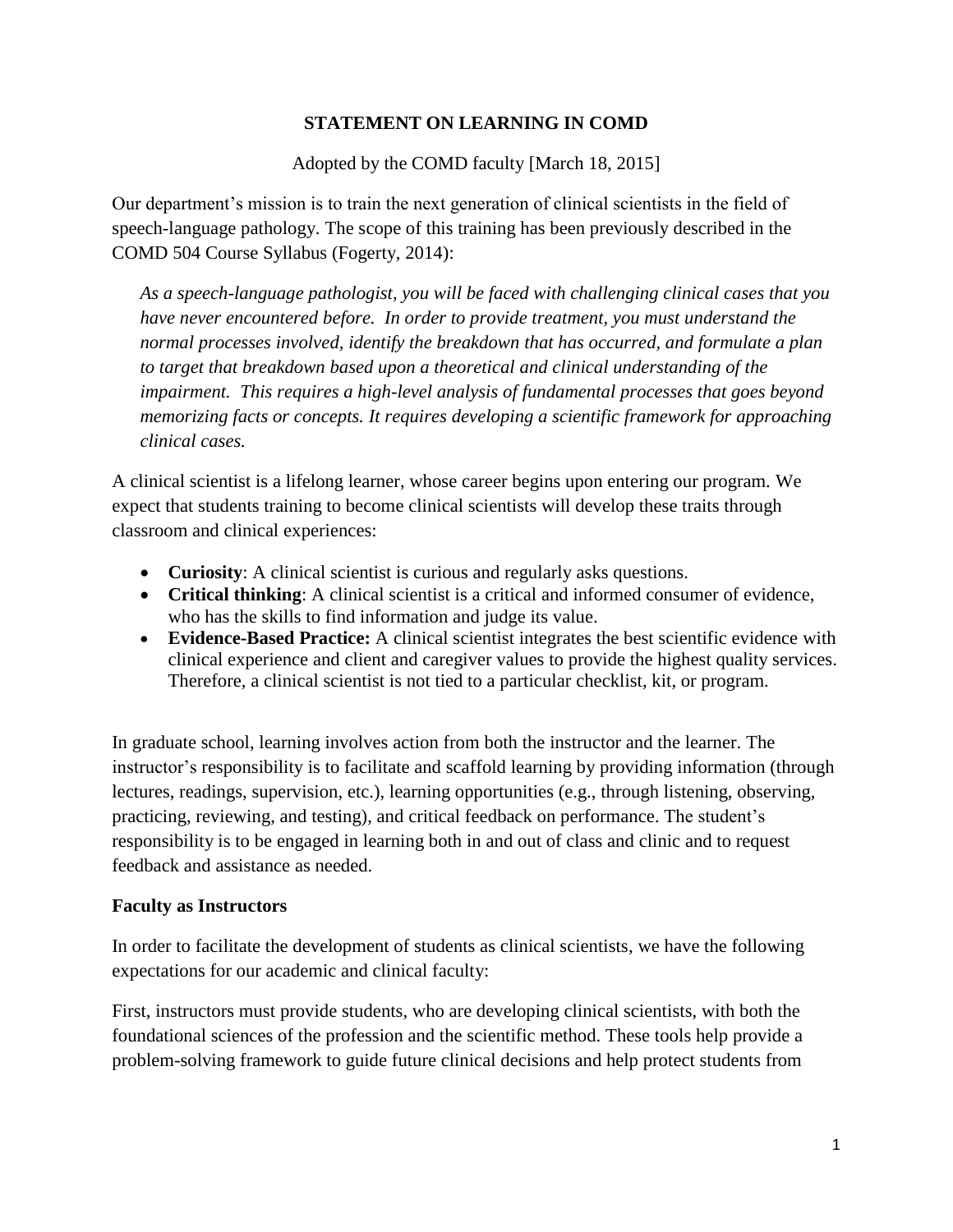falling prey to non-evidence based clinical gimmicks. It is our responsibility to ensure that students are knowledgeable of theory and research in the field.

Second, instructors must provide students with the most relevant and updated information in the specific content areas of the courses we teach. This content will be provided through lectures, readings, assignments, and projects.

Third, instructors should strive to make connections between academic coursework and application to clinical practice as explicit as possible. We believe that all of the material in all of our courses is applicable to assessment/intervention; however, course content may not always directly apply to planning an assessment or intervention session. Providing high quality clinical services requires much more knowledge and skills than selecting activities for a session; it requires a level of understanding that comes about when students and faculty together identify and strengthen the bridge between the classroom and the clinic.

Fourth, it is the instructor's responsibility to help students develop into the best clinical scientists possible. This means providing genuine feedback, designed to help students optimize their education. Therefore, at times, we provide feedback/comments/grades that may be interpreted as less than positive. Although we strive to encourage a positive and professional learning environment, some interactions may be uncomfortable. However, our goal is always the same: to help our students be the best they can be.

## **Students as Learners**

While the academic and clinical faculty are responsible for facilitating students' development as clinical scientists, learning is ultimately the responsibility of the students themselves. Therefore, we have the following expectations for COMD students as learners:

Students must remain engaged both in and out of class. They should complete assigned readings and come to class prepared to ask questions or discuss topics.

Students should be self-initiators in their learning. Learners may not be aware of what they don't know if they haven't yet evaluated their own knowledge. Therefore, we believe students should be testing themselves as a means of improving learning and retention.

Students should actively request assistance when they don't understand. We encourage students to ask informed questions, which signal that they have already attempted to solve the problem on their own. Informed questions seek clarification, additional information, and/or additional understanding and application.

Developing a deeper understanding of some concepts requires students to "get their hands dirty." Assignments and projects are designed to develop that understanding. Diving into these experiences with the goal of enriching your knowledge, as well as seeking out opportunities beyond the class and the clinic are traits of the developing clinical scientist.